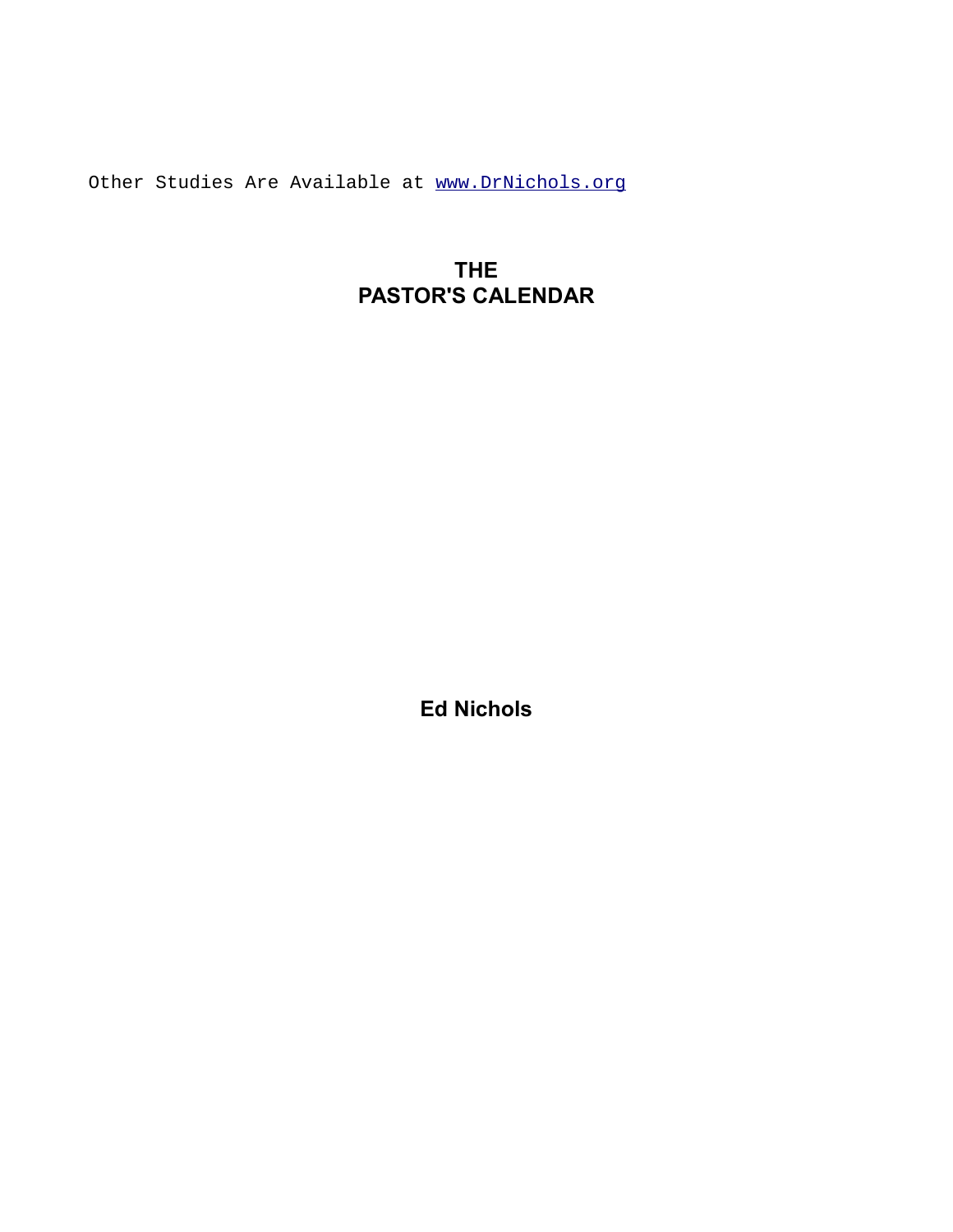Copyright © 1998 by Ed Nichols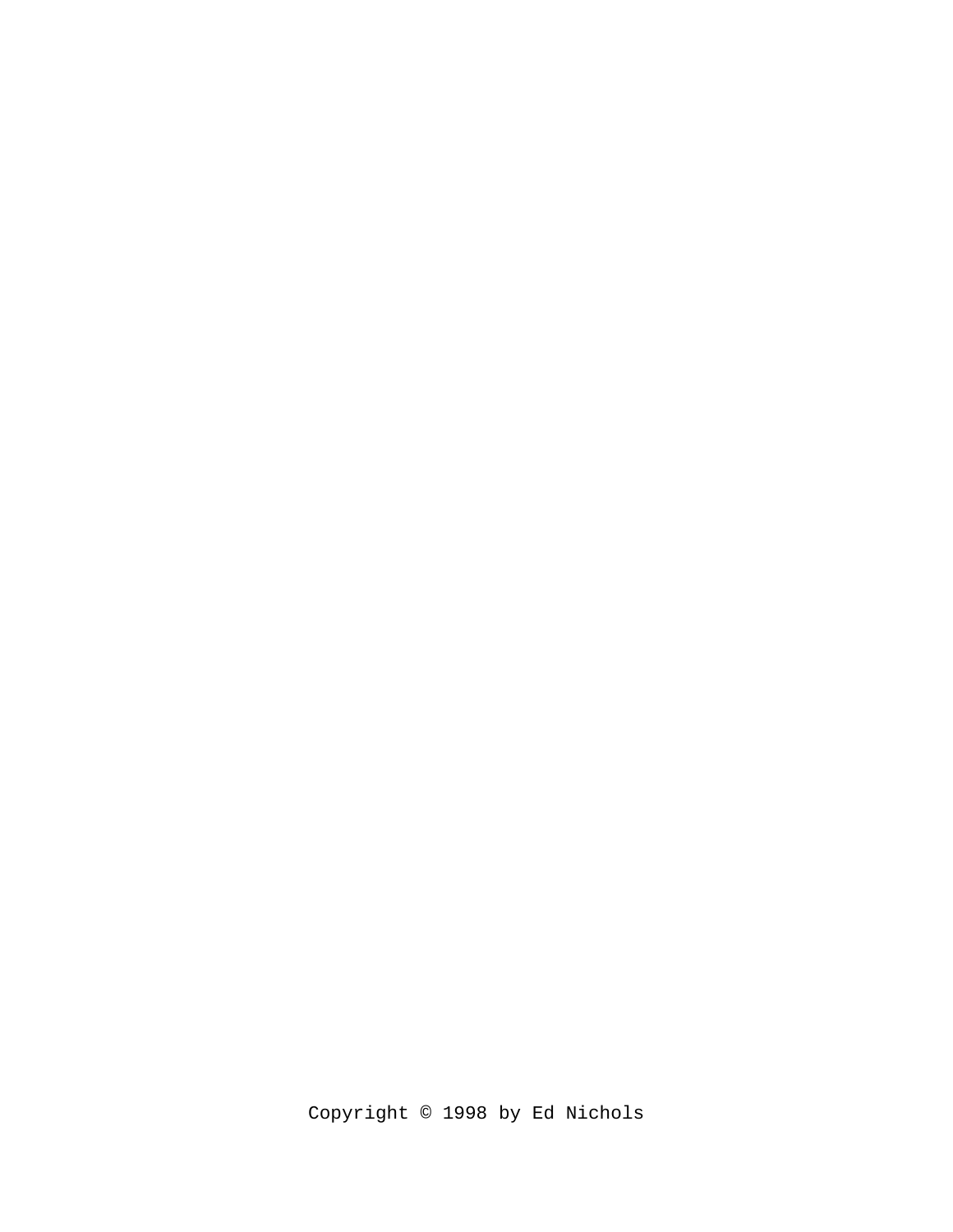Selecting Sermons for One Year.

Choosing biblical and theological sermons for one year may be difficult at first attempt. The construction of such a tool is well worth the time and effort to plan it. When finally in place the one year calendar is a vital tool to a pastor's ministry. The manner in which the pastor chooses sermons and text will depend on the needs of his congregation. Most congregations need to receive a good biblical and theological foundation from their preacher. One of the ways this is accomplished is by the use of a one year calendar filled with weekly topics and text. The preparation of this calendar can be approached from several points of view. Some of these viewpoints are those of Philip Hacking, Lewis Sperry Chafer, Bo Matthews, and Wayne McDill.

For Philip Hacking "Biblical preaching should produce balanced Christians."[1](#page-2-0) Hacking states in "Pastoral Preaching" that "we have lost out on the centrality of biblical and expository ministry." Balance for Hacking is the "faithful exposition of God's truth." He believes the "whole doctrine of the church is at stake" and that there is a need for what he calls "systematic teaching." In his opinion, for God's people to hear the Word of God, there must be a "regular teaching sequence." He states that it is vital for God's people to be instructed in the whole counsel of God and not just certain themes or fads. He advocates the teaching in blocks, such as, books of the Bible, biblical themes or characters. He cautions that the preacher should not make the series too long.

Lewis Sperry Chafer<sup>[2](#page-2-1)</sup> in his introduction to Major Bible Themes, has much the same view of doctrine as that of Hacking. Chafer points out that "Bible doctrines are the bones of revelation and the attentive Bible student must be impressed with the New Testament emphasis on 'sound doctrine.'" He adds several Scripture references to back up that position. According to Chafer, "Not knowing the doctrines of the Bible, the child of God will be . . . carried about with every wind of doctrine."

The preparation of sermons weeks or months in advance is an important step in the selecting of subjects and topics. Bo Matthews used the summer months to allow him time to concentrate on sermon preparation for the fall. After that he was able to begin preparation in September for January and then by April he was working on September and the following months. He does block preparation in that he may be working on Acts for the fall and Psalm for the appropriate time the needs of his congregation dictate its use.<sup>[3](#page-2-2)</sup>

<span id="page-2-0"></span>1Philip Hacking, "Pastoral Preaching" in A Passion for Preaching, comp. David L. Olford (Nashville: Thomas Nelson, 1989), 99-109.

<span id="page-2-1"></span>2Lewis Sperry Chafer, Major Bible Themes (Chicago: The Bible Institute Colportage Ass'n, 1937).

<span id="page-2-2"></span>3Bo Matthews, "He Who Has Ears to Hear . . ." in Biblical Sermons, comp. Haddon W. Robinson (Grand Rapids: Baker Book House, 1989), 113-32.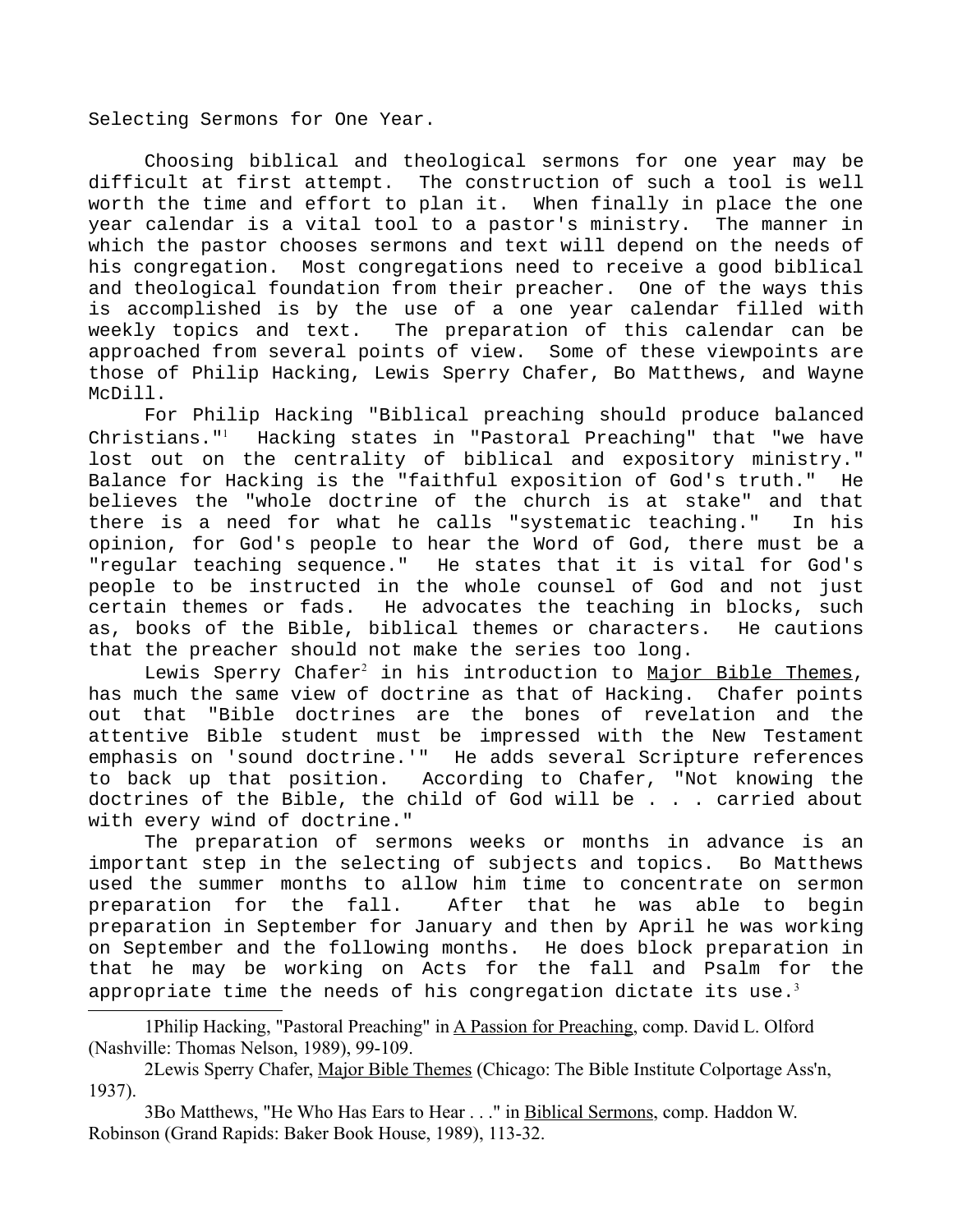Saturday nights are not the time to decide what to preach on Sunday morning according to Wayne McDill. $4$  It is a disease and includes symptoms like stomach knots and backaches. It does lead to much "fervent prayer" says McDill. McDill states that good sermon preparation has as and initial phase, calendar planning. He believes that putting together a preaching program for a year or a quarter can give the preacher less "discomfort" in their "weekly struggle." His approach (briefly) is as follows: one should take time to plan a yearly or quarterly calendar. Use one calendar sheet for month, date, events and services. Place on the calendar all holidays and emphases. Put special emphasis on the calendar as provided by the denomination. From the church calendar, church activities should be placed on the preaching calendar. In the seven remaining recommendations, the two most important in the opinion of this student are "Plan a book series for one service. Preaching through a book of the Bible is a good way to plan long-term," and, "Plan a theme service for one service."

The best way to describe a one year plan of preaching is to say that it will become one of the most valuable tools of the preacher. Its development will provide much freedom and peace of mind. In the fast paced world of ministering to a congregation, a full year plan is better than waiting until Saturday night to prepare for Sunday.

## Avoiding Calendar Conflicts.

The relationship between the pastor's preaching calendar and the calendars of other organizations cannot be overlooked.

The relationship which should exist between the pastor's preaching calendar and the calendars of the many other organizations should be one of permitting the preacher's calendar to have preeminence over all other calendars. In reality this is just not often the case.

The relationship which in fact exists is that most congregations (people) follow their own calendars. They do not necessarily follow the church's calendar or that of the preacher. Putting a biblical study or great theme preaching on the schedule is not something that most church members will put on their personal calendars. They will, however, make room on their calendars for Super Bowl, car races, fishing tournaments, and any school activity. The Easter Sunday service, morning only, may be penciled in to some calendars of the more devout.

Pastor's preaching calendars can be a nightmare if one is not careful to evaluate all calendars which may take a priority over all church activities. Such calendars which may effect the pastor's preaching calendar are numerous.

<span id="page-3-0"></span>To show the impingement on the pastor's preaching calendar one

4Wayne McDill, The 12 Essential Skills for Great Preaching (Nashville: Broadman & Holman Publishers, 1994).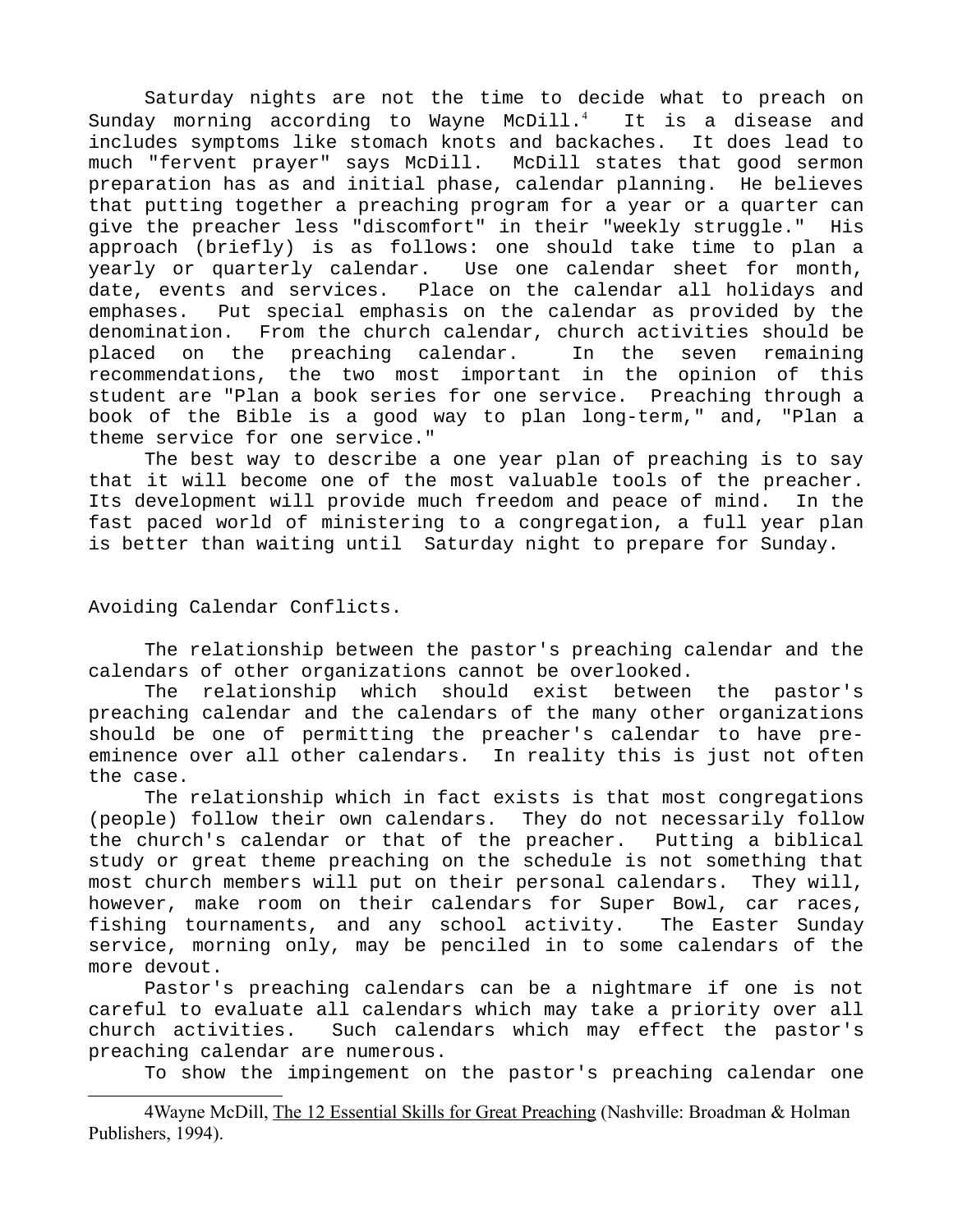may look at the denominational calendars. There are three types of calendars which are used in the Southern Baptist Convention. They are national, state, and associational calendars, each with events which cry to be scheduled. Within just these calendars are the demands of Brotherhood, Women's Missionary Union, Promise Keepers, foreign mission studies, home mission studies, Winter Bible studies, Sunday school preparation, World Hunger, and the list goes on and on. In the Southern Baptist Convention calendar, one can count as many as twenty-five of the fifty-two weeks as a special emphasis on just Sundays. In a state convention calendar one can add an additional eight Sunday themes. Adding associational emphasis to the Sunday calendar will take up the rest of the Sundays easily. In addition to the above, one can factor in as many as seven elementary school calendars and three secondary school calendars which are relevant to the parents and students within the congregation. These calendars include all of the sports which can be scheduled, and all the supporting activities connected with the sports. If this is not enough, one can add the whole range of little league sports to most calendars. Summer vacations can mean devastation even to large churches. Local wild animal clubs, such as Lions, Elks, Moose, Eagles and some which are probably extinct or endangered demand calendar time too.

When one notes all of the many calendars of other organizations, of which only a few have been mentioned, which have a bearing on the pastor's preaching calendar the pastor must make some hard decisions in scheduling. A simplistic approach, but at least one which has a degree of sanity still attached to it, begins with the pastor coming to grips with the fact that there are basically two types of calendars. There is a calendar which the pastor can control. This calendar is of course, his own. Second the other calendars which exist are those calendars over which the pastor has absolutely no control. That is these events will take place somewhere as scheduled, in spite of the pastor's input. The importance of understanding what calendar the pastor controls and what calendars he does not control will allow for appropriate pastoral planning.

One must keep in mind when developing a pastor's preaching calendar that the autonomy of the local church permits the pastor to pick and choose those events which fit the congregation best from all denominational calendars. Consequently a pastor can ignore any and all special emphases generated outside of his local church. By selecting the special events which best fit his church, a pastor gains freedom to controls his calendar. By selecting and controlling most of the fifty-two Sundays a year, a pastor has room for the needs of his church. Denominational calendars are not cast in stone; they are merely desired emphases of denominational leaders often designed to sell literature of some type.

The pastor's preaching calendar can now be designed to fit the needs of the congregation not other calendars. The givens aside, those individuals who can attend preaching services will be there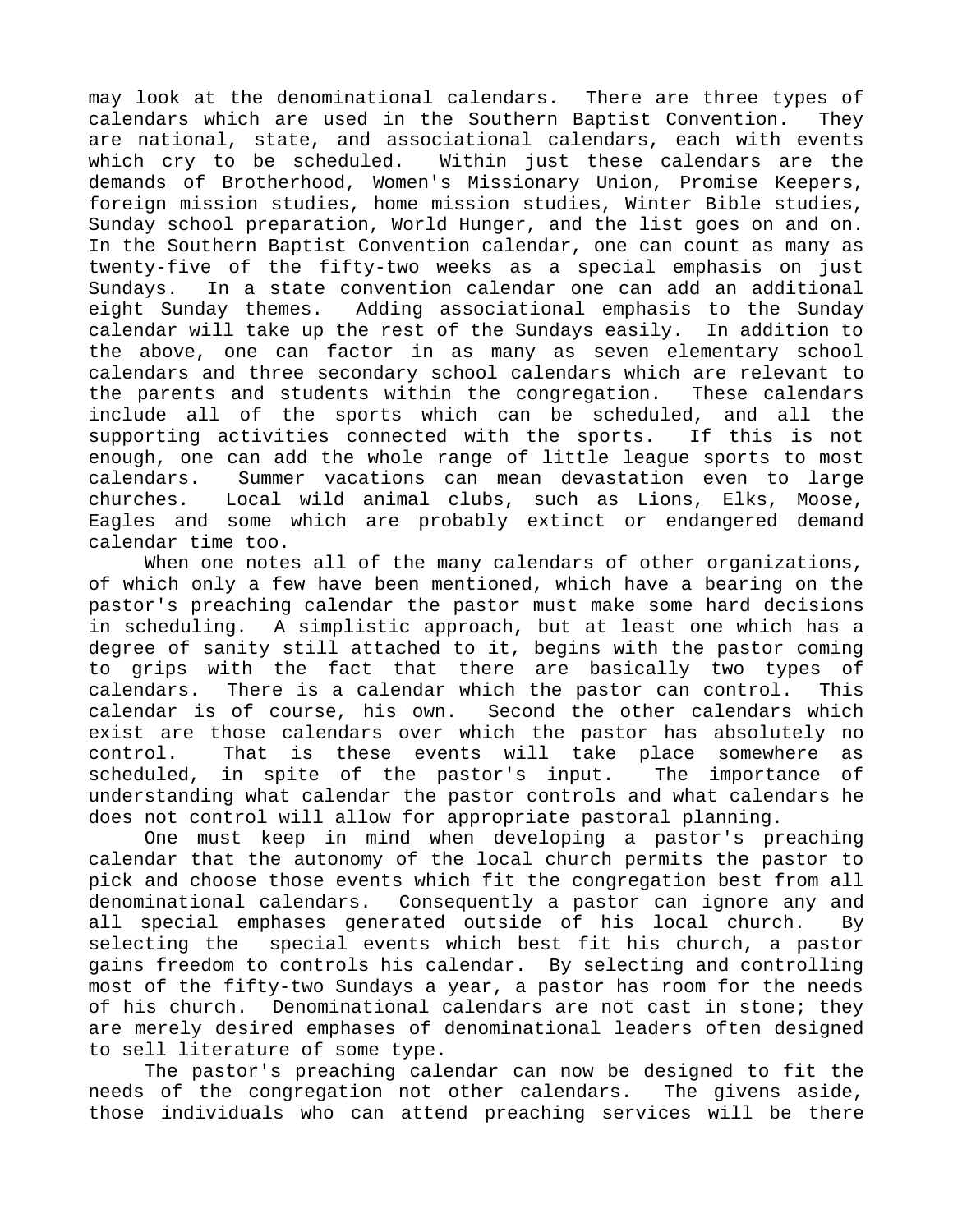most of the time with the exception of time off for hunting season, sports, and grandma's house. Most other events are weekly in nature and have no real effect on the pastor's preaching (Sunday) calendar. The admonition is this, be self-driven when it comes to calendar, and watch out for the pot holes that look like Super Bowl Sunday. That too can be scheduled in the pastor's preaching calendar with the appropriate emphasis.

Pastor's preaching calendar should be sensitive to the Holy Spirit regardless of non-Christian, outside calendars. The power of God is not restrained by the time of man or his meager events. Souls will still be saved in spite of Super Bowl Sundays!

## CALENDAR EVALUATION

Balance is extremely important, especially a balance between Old and New Testament preaching. Preaching from the Old Testament should be more than a historical approach. It should be a means for showing Jesus and the salvation of God's people. The re-telling of an Old Testament story that does not demonstrate God's redemptive call is not preaching. New Testament preaching can have Old Testament quotes of facts or circumstances for a balance.

Balance can be maintained whether the primary text is Old or New Testament. One may cite secondary proof text from the opposite testament for balance within each sermon.

Balance specifically in the calendar can be achieved by remaining sensitive to the whole Word. As one prepares the yearly calendar, one need only determine that texts in the Old Testament are used as needed to provide a well rounded exposure of texts other than epistles. The depth of Old Testament Scriptures need to be explored to develop both the preacher and the congregation.

Evangelism, as important as it is, should not be the only message to a congregation. A steady diet to born again believers on how to be saved will not feed them on the Word. A good example of the proper balance between evangelism, doctrine, and teaching can be found in many of Paul's letters. One example of balance can be similar to that of First Thessalonians. In the first three chapters, Paul discusses doctrine. In chapter four he shifts to the practical or teaching mode. Paul seems to present an evangelistic thrust interspersed between chapters and verses of doctrine and teaching. A good, balanced preaching calendar will contain messages of evangelism, doctrine, outreach, daily living, and other Godly instruction which leads to the winning of the lost and to the development of the whole Christian.

One should attempt to maintained a balance between Old and New Testament preaching. The balance between evangelism and doctrine/teaching may not be easy to achieve. However, one should at least attempt a balance between evangelism and doctrine/teaching.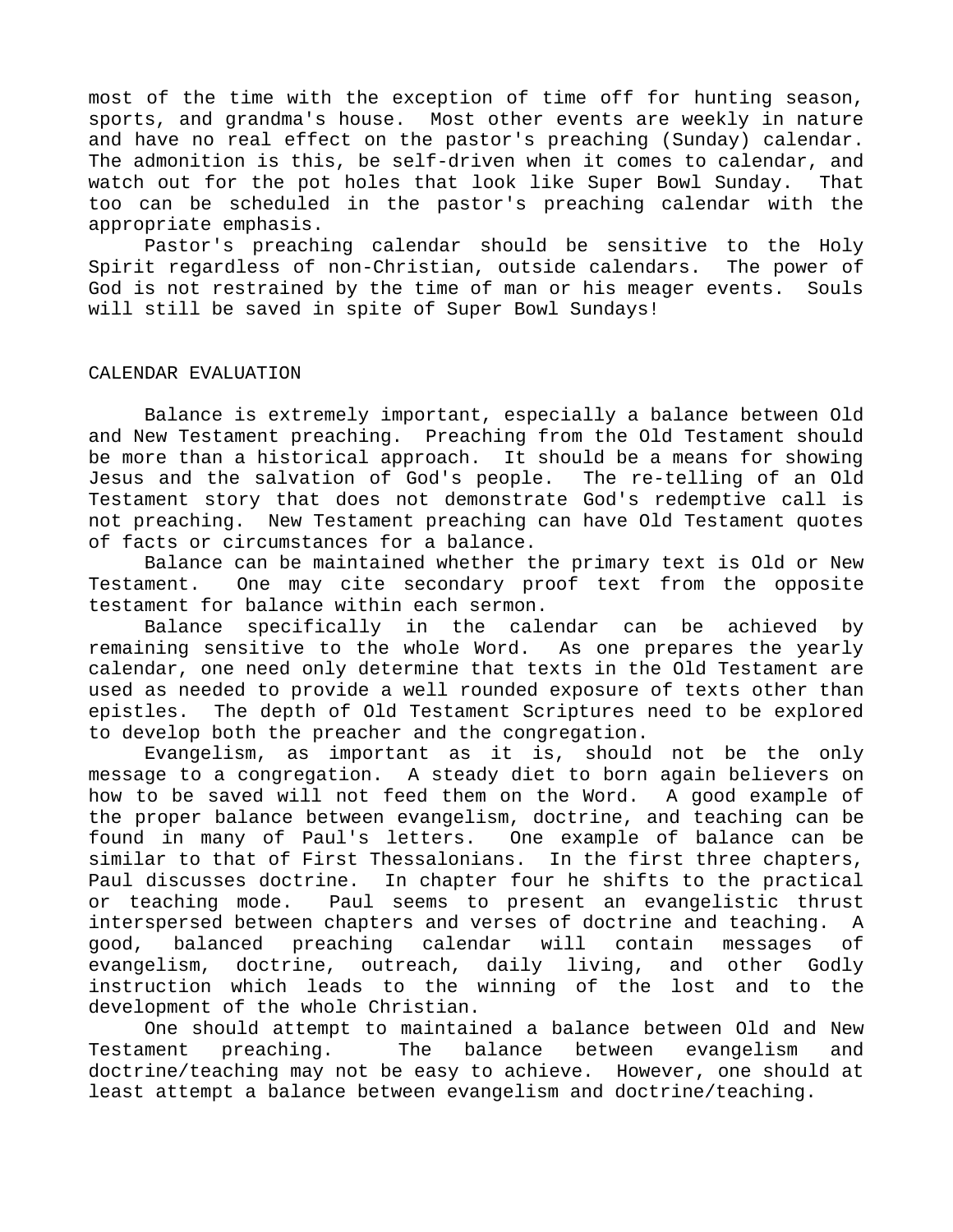| SPECIFIC OBJECTIVES<br>Bible Study | DATES OF FOCUS                                                                                            |
|------------------------------------|-----------------------------------------------------------------------------------------------------------|
| Baptist Faith and Message          | March 20<br>March 27<br>April 17<br>April 24<br>May 1                                                     |
| Colossians                         | May 15<br>May 22<br>May 29<br>July 3<br>July 17<br>July 31<br>August 14<br>August 28<br>September 11      |
| Doctrine of the Bible              | October <sub>2</sub><br>October 9<br>October 16<br>October 23<br>October 30<br>November 13<br>November 20 |
| Christian                          |                                                                                                           |
| Development                        | January 7<br>January 14<br>January 21<br>January 28<br>November 3                                         |
| Living                             | April 14<br>April 21<br>April 28                                                                          |
| Family                             | July 7<br>July 14<br>July 28                                                                              |
| Suffering                          | July 7<br>July 14                                                                                         |
| Tough Questions                    | May 19                                                                                                    |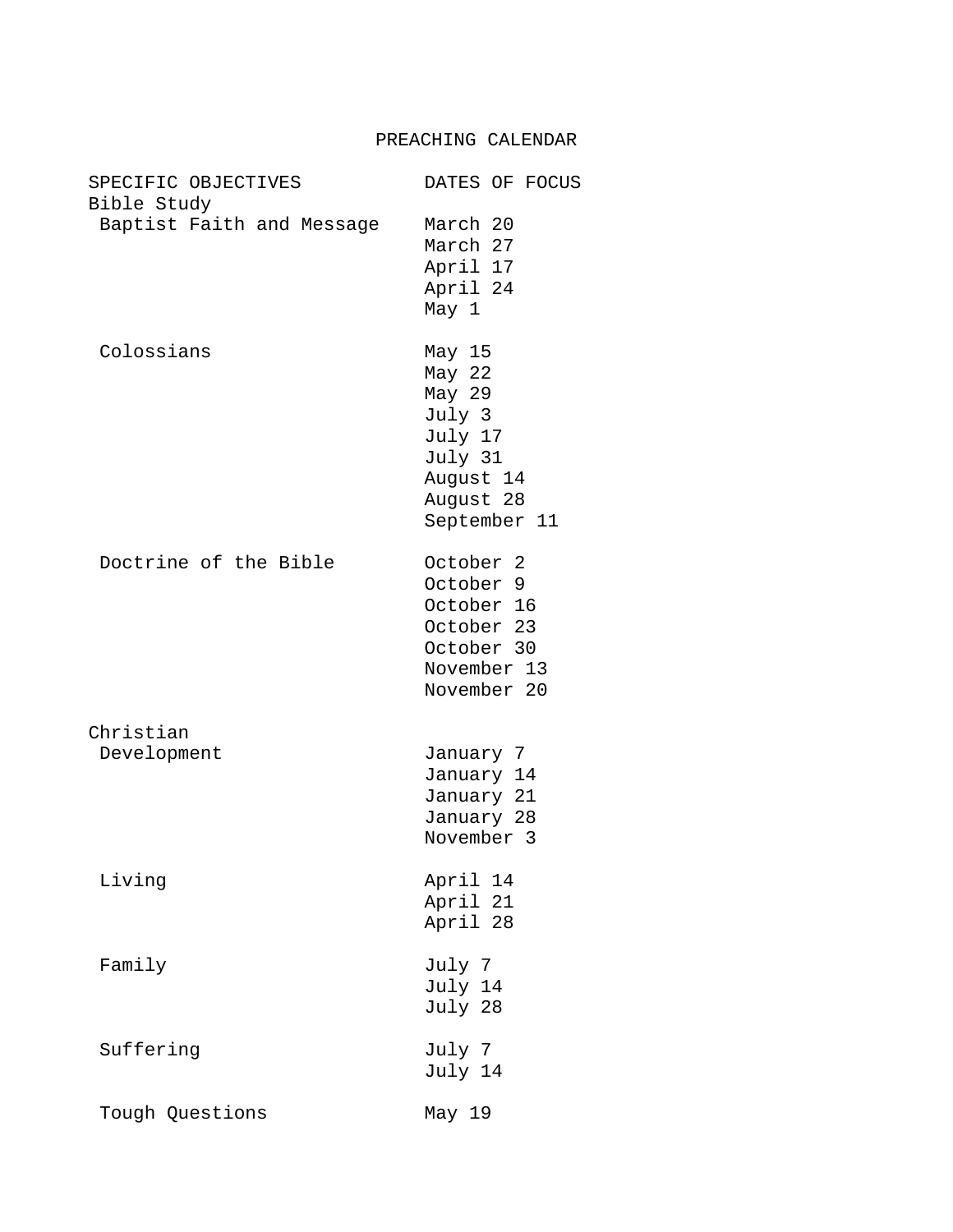|                       | May 26<br>June 2<br>June 9                                                     |
|-----------------------|--------------------------------------------------------------------------------|
| Christ<br>Crucifixion | March 31                                                                       |
| Birth                 | December 8                                                                     |
| Christmas Theme       | December 15                                                                    |
| Resurrection          | April 7                                                                        |
| Second Coming         | November 3<br>November 10<br>November 17<br>November 24                        |
| Evangelism            |                                                                                |
| Evangelizing          | April 14<br>April 21<br>April 28<br>October 20<br>December 29                  |
| Discipleship          | February 18<br>March 3<br>March 24<br>March 31                                 |
| Outreach              | January 21<br>January 28<br>October 6<br>October 13                            |
| Revival               | February 4<br>March $3 - 17$                                                   |
| Salvation             | February 18<br>February 25<br>March 24<br>October 27                           |
| Soul Winning          | February 11<br>June 30<br>October 6<br>October 13<br>October 20<br>November 10 |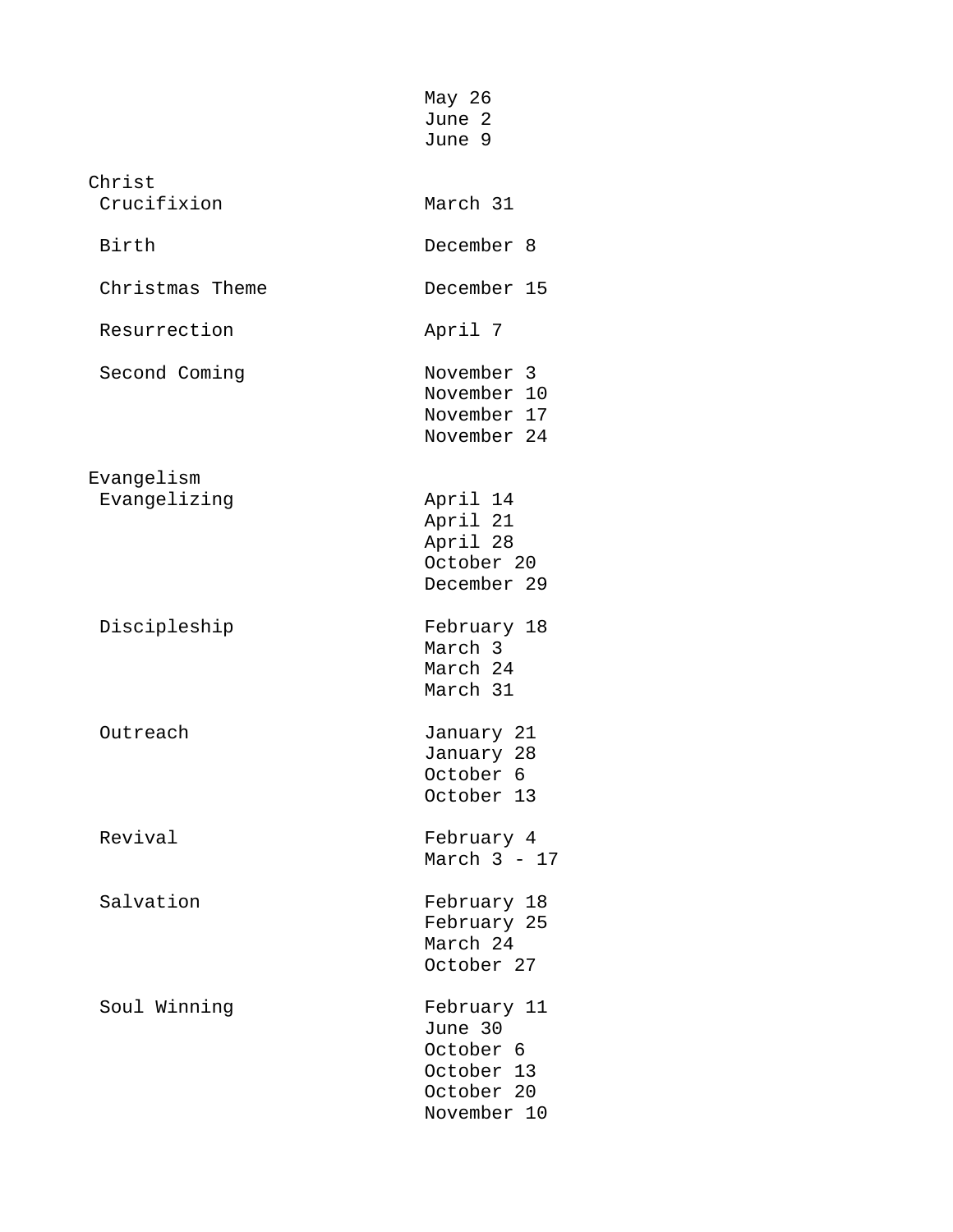|                               | November 24                                     |
|-------------------------------|-------------------------------------------------|
| Witnessing                    | February 11                                     |
| General<br>Baptism            | February 4                                      |
| Church Planning               | October 27                                      |
| Heaven                        | January 14                                      |
| Hope                          | May 19<br>May 26<br>June 2<br>June 9<br>June 23 |
| How to:                       | September 15<br>September 22<br>September 29    |
| Judgment                      | January 7                                       |
| Prayer                        | February 25                                     |
| Special Days<br>Senior Adults | May 5<br>September 1                            |
| Mothers                       | May 12                                          |
| Fathers                       | June 16                                         |
| Men                           | June 16                                         |
| Children                      | August 11<br>December 15                        |
| Youth                         | August 25                                       |
| Adults                        | September 1                                     |
| Single Adults                 | September 8                                     |
| Church Family Rally           | September 8                                     |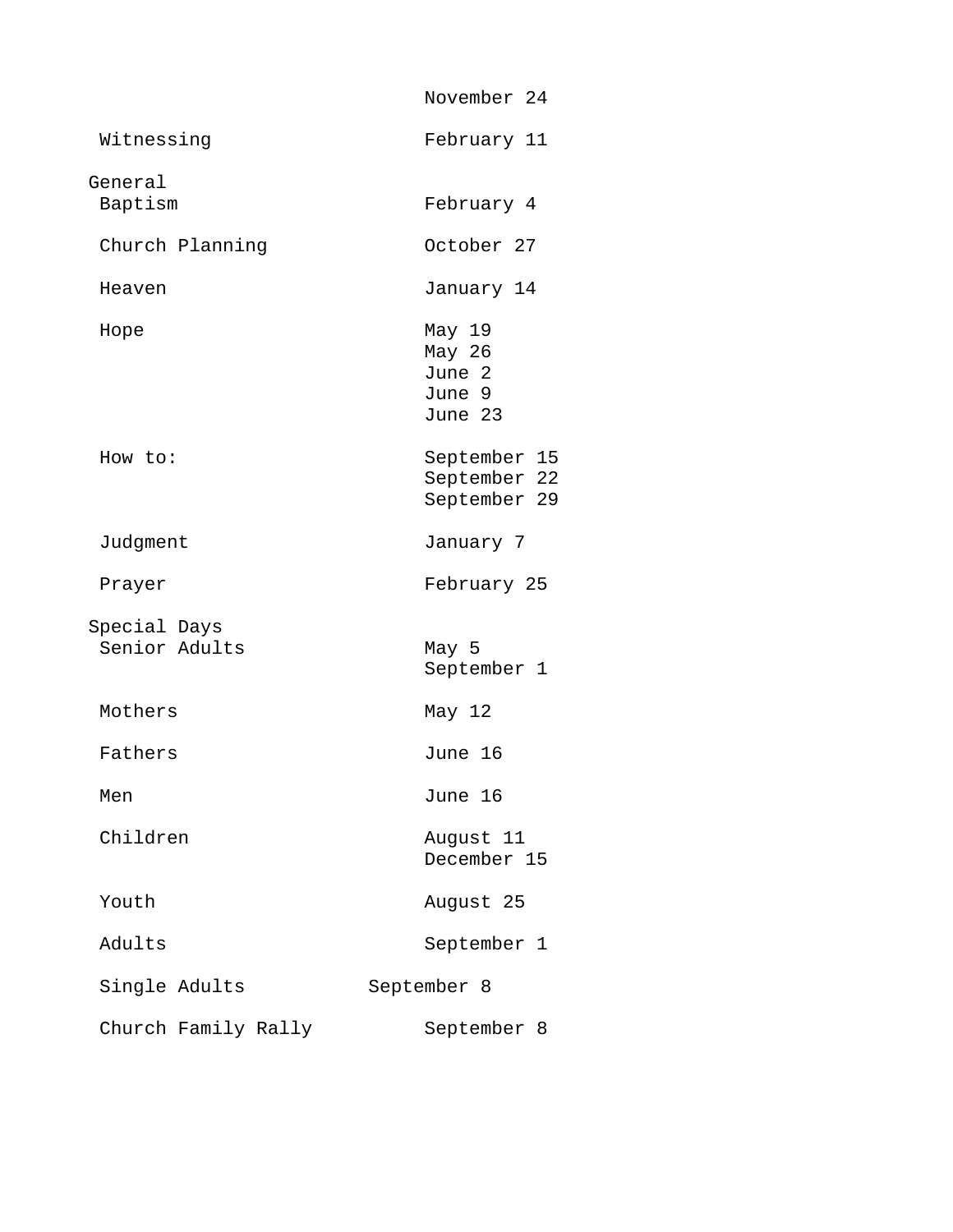Six Months of Sermon Title and Texts. BIBLE KNOWLEDGE - GENESIS Walking With God Genesis 5.24 The Window of Heaven Genesis 7.11 The Rainbow in the Cloud Genesis 9.14 The Success That Failed Genesis 13.12 BIBLE KNOWLEDGE - MATTHEW Beatitudes and Blessing Matthew 5.1-6 Law and Love Matthew 5.17-48 Looking Good Matthew 6.1-18 Treasures and Trusting Matthew 6.19-34 Living at Home in the Storm Matthew 7.24-25 It is Not an Easy Road Matthew 7.13-29 CHARACTER A Man to Remember Isaiah 9.6 Friend of God James 2.23 Wonderful Jesus **Isaiah 9.6-7** Your Father in Heaven Matthew 7.11 CHRISTIAN LIVING Jesus Came Into My Heart Titus 3.3-8<br>Great Is Thy Faithfulness Deuteronomy 7.11 Great Is Thy Faithfulness Have a Good Day Matthew 6.34 Frustrating the Grace of God Galatians 2.21 DISCIPLESHIP Are You a Soul Winner? Luke 19.10 Sharing the Good News 1 Peter 2.21 Responding to God's Plan Matthew 27.22 Personal Witness Psalm 126.6 The Glory of the Big Book John 5.39 EVANGELISM And in Hell... Luke 16.23 The Souls Last Opportunity Luke 19.41-42 Stranger in Paradise Luke 23.39-45 If Any Man be in Christ 2 Cor 5.17 Blinded by the Devil 2 Cor 4.3-6 HOLIDAYS Good News from a Graveyard Matthew 28.6 God's Eternal Plan 1 Peter 1.18-21 A Great Woman 2 Kings 4.8 God Bless America Psalm 33.12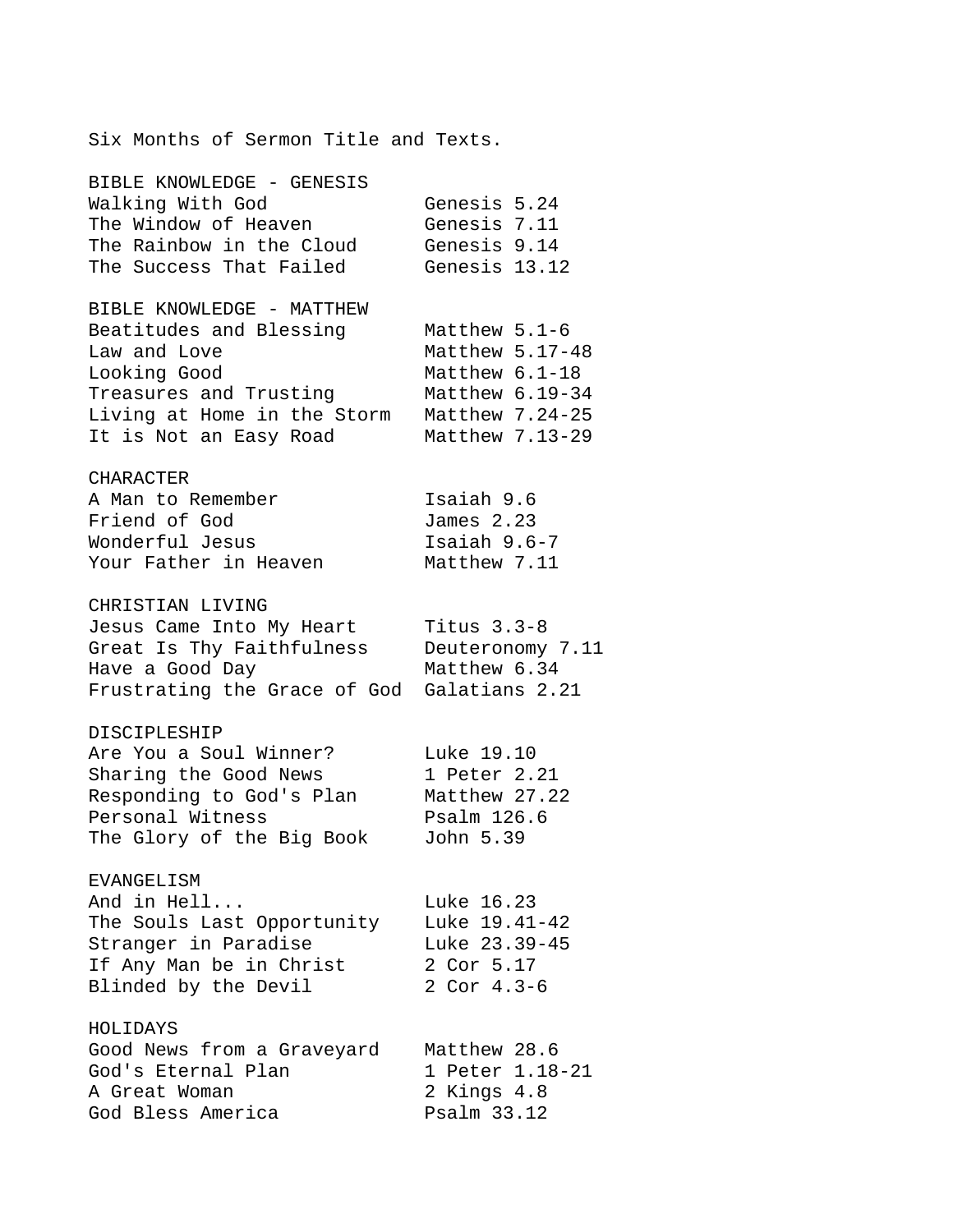HOPE Where Could I Go? Phil 4.11-13 I Never Had a Friend Phil 1.12-30 LEADERSHIP The Challenge Numbers 13.30 God's Plan Acts 13.1-15 Visionary Leadership The Church Matthew 16.13-18 LIFE SITUATIONS The Human Condition Romans 3.19 The Christian and his Crowd Hebrew 12.1-2 Salvation and Daily Living Romans 6.1-2 Crumbling Foundations in Life Matthew 7.24-29 Why God Let the Wicked Live Job 21.7 Does God Cause Suffering? Numbers 21.5-9 The Children of God John 1.12 REVELATION Sin of Lukewarmness Rev 3.14.22 Great White Throne Judgment Rev 20.11-15 REVIVAL Revival Comes When 2 Peter 3.18<br>
Prayer for Revival 2 Acts 1.12-14<br>
Can We Have Revival?<br>
Ezekiel 37.1-4 Prayer for Revival Macts 1.12-14 Can We Have Revival? The Base Reserval Base Can Ne Have Sowing In Tears Psalm 126.5-6 SALVATION What is Salvation? The Macts 4.12 Climbing to Hell 2 Peter 3.9 Last of All **Matthew 21.37** Ye Must Be Born Again John 3.3